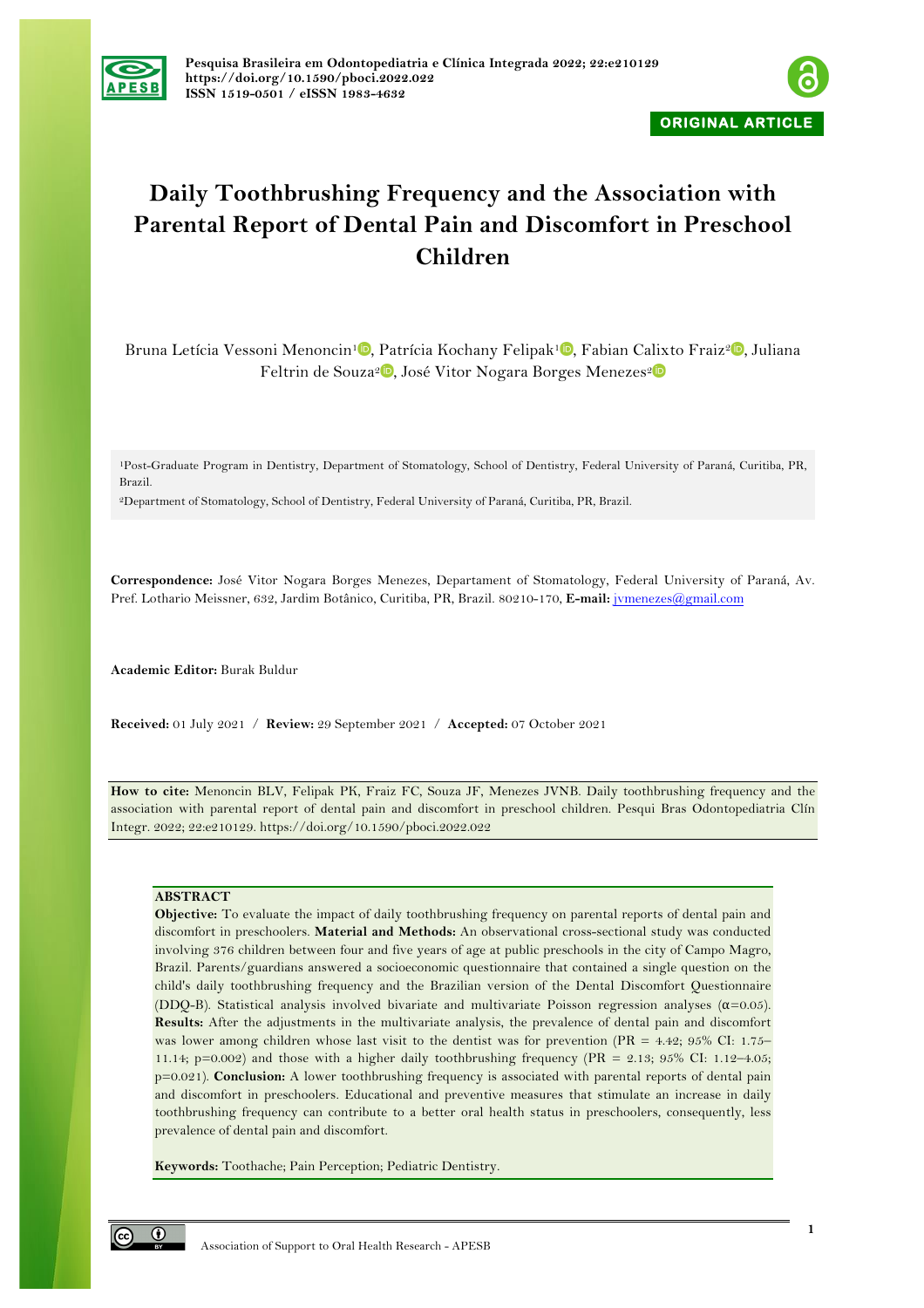## **Introduction**

Dental caries is the most prevalent oral disease in childhood  $\lceil 1 \rceil$  and can cause pain, discomfort  $\lceil 2 \rceil$ , sleeping problems, limited chewing function, nutritional problems, and school absenteeism, exerting a negative impact on the quality of life of children and the routine of their families [3,4]. Moreover, dental pain and discomfort are the main reasons why children visit a dentist, often for urgent care  $\lceil 5 \rceil$ .

Factors, such as the frequency of the intake of cariogenic foods and toothbrushing frequency  $\lceil 6 \rceil$ , are part of the complex etiology of dental caries [7,8], which underscores the importance of the family environment in establishing positive oral health-related behaviors in children [9]. Therefore, when included in the day-to-day activities of the family, oral hygiene habits, such as adequate daily toothbrushing, are fundamental to a child's development of future positive health behavior and to prevent the emergence of caries, which can lead to pain and discomfort [10], as a lower toothbrushing frequency is associated with higher caries experience and, consequently, situations involving dental pain [11-13].

The quantification of experiences of dental pain in children can be performed in different ways, such as parental reports  $\lceil 14,15 \rceil$  and self-reports  $\lceil 16,17 \rceil$ . However, in preschool children (up to five years of age), selfreports may not be reliable due to the lower cognitive level. Therefore, the Dental Discomfort Questionnaire (DDQ) was developed (which has a translated and validated version in Brazilian Portuguese (DDQ-B) [18] to be filled out by parents/guardians for the assessment of pain and discomfort of a dental origin in children between two to five years of age  $\lceil 19 \rceil$ .

The present study tested the hypothesis that a higher daily toothbrushing frequency is constantly associated with a lower frequency of parental reports of dental pain and discomfort. For such, a valid observational instrument (DDQ-B) was used to identify the first signs of pain and discomfort associated with dental caries and its clinical consequences. This instrument is considered more sensitive than parental reports involving a single question, which was previously considered the "gold standard" for this evaluation, justifying the present investigation.

## **Material and Methods**

## Ethical Considerations

This study was conducted in accordance with the precepts stipulated in the Declaration of Helsinki and received approval from the Human Ethics Committee of the Federal University of Parana (certificate number: 1.421.479) as well as authorization from the Department of Education of the Municipality of Campo Magro, Brazil. Furthermore, the study was reported following the guidelines of the STROBE statement.

## Eligibility Criteria and Characteristics of Sample

A cross-sectional study was conducted with 4-5 years preschoolers whose participation was authorized by a parent/guardian by signing a statement of informed consent. All participants were enrolled in public schools in the city of Campo Magro, Brazil. Children with intellectual deficits, systemic conditions, or any other condition that could impede the execution of the clinical dental examination were excluded from the study.

Campo Magro has a population of 24,843 residents and a Human Development Index of 0.701, which is slightly below the Brazilian average (0.755). Its economy is based primarily on family farming and tourism activities [20].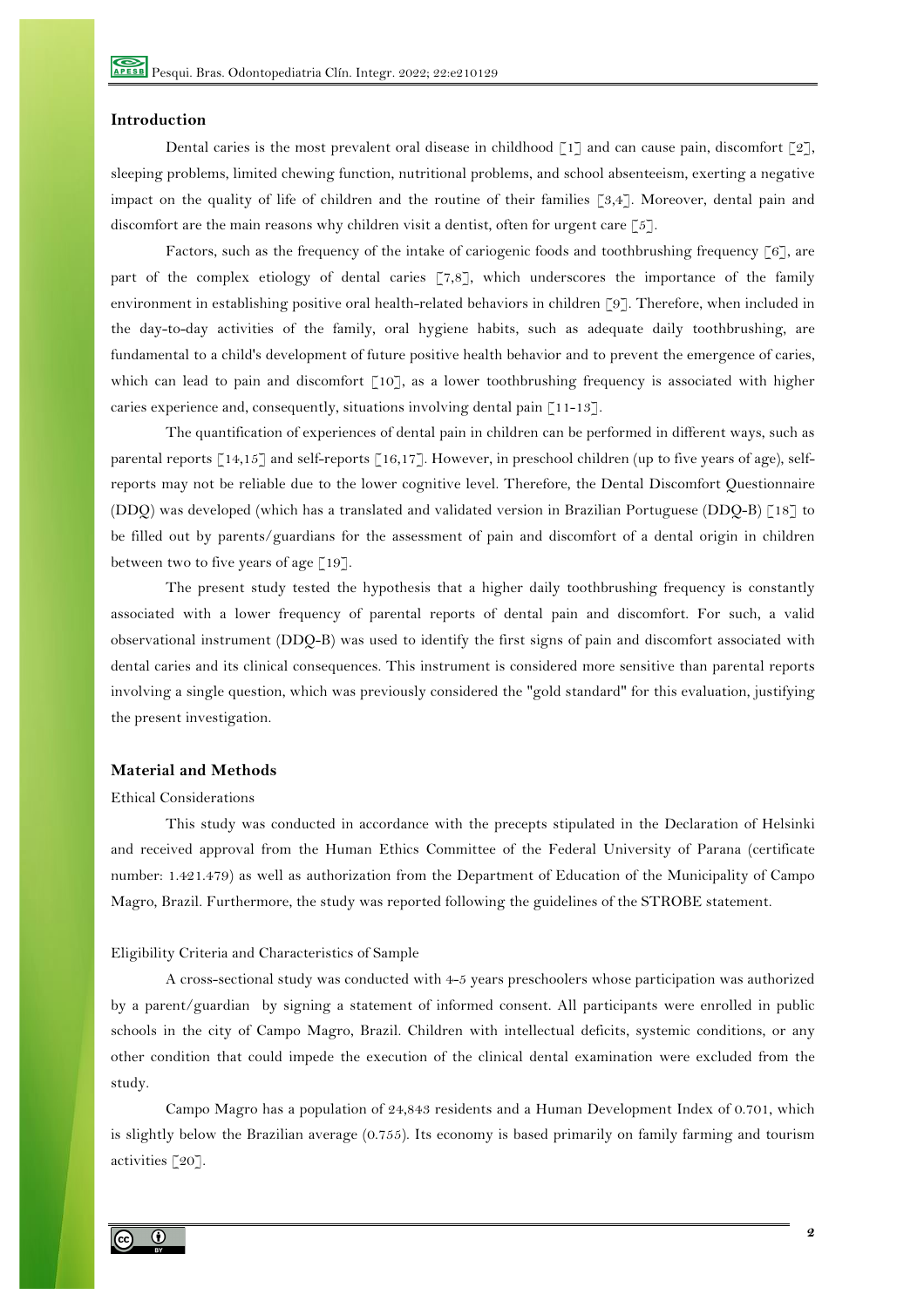The sample size was estimated, considering the prevalence of dental pain and discomfort to be 50%. A power of 97.5% with the precision of 5%, a confidence interval of 95% and a limit value of the rejection area of 1.96 were also considered. The sample was increased by 20% to cover non-responses and possible losses. A representative sample size was estimated to be between 384 and 460 participants.

By the time data was collected, the city of Campo Magro had 460 children between four and five years of age enrolled in the public school system. Thus, a census study was conducted due to the similarity of the results. Children from all ten preschools within the city public school system were included.

## Pilot Study

The assessment measures were tested in a pilot study with 25 randomly selected preschoolers, according to the eligibility criteria, to verify the viability of the study design in the population. The parents/guardians answered a socioeconomic questionnaire developed specifically for this study and the Brazilian version of the Dental Discomfort Questionnaire (DDQ-B). The results demonstrated that the proposed methods were feasible. Children who participated in the pilot study were excluded from the main study.

## Dental Discomfort Questionnaire (DDQ-B)

The version of the DDQ translated and validated for Brazilian Portuguese (DDQ-B) is composed of seven questions addressing parental perceptions of behaviors related to dental pain or discomfort, specifically with children five years old or younger. The possible answers are "never" (0), "sometimes" (1), and "always" (2). The final score of the instrument ranges from 0 to 14, with higher scores indicating a greater frequency of behaviors related to pain or discomfort of a dental origin [21]. Moreover, a cutoff score of 5 indicates that the child may require more invasive clinical procedures, such as root canal therapy or tooth extraction [22].

Socioeconomic characteristics were obtained through a structured questionnaire addressing monthly family income, schooling of the parents/guardians, family structure, the child's access to dental services, perception of parent/guardian regarding the child's oral health, and the reason for the child's last visit to the dentist (prevention: yes or no).

Child's daily toothbrushing frequency was recorded based on the answer to the following question: "How many times per day does your child brush his/her teeth?". The response was dichotomized as "none or once" and "two or more".

The DDQ-B and the socioeconomic questionnaire were sent to be answered by the parents/guardians of the children who had signed the statement of informed consent and whose children met the inclusion criteria.

## Statistical Analysis

The data were collected and analyzed with the aid of the Social Package for Social Sciences®, version 20.0 (SPSS Inc., Chicago, IL, USA) and STATA program (StataCorp Inc.).

The dependent variable was the parental report of dental pain or discomfort measured using the DDQ-B scores indicating the need for more invasive clinical procedures [22] and dichotomized as  $\lt 5$  or  $\geq 5$ [21]. The independent variables were categorized as follows: sex (female or male), family structure (nuclear or non-nuclear), family income ( $\leq$  the Brazilian monthly minimum wage [BMMW] or  $>$  the BMMW, corresponding to US\$280 by the time data were collected), parent's or guardian's schooling ( $\leq$  eight years or  $>$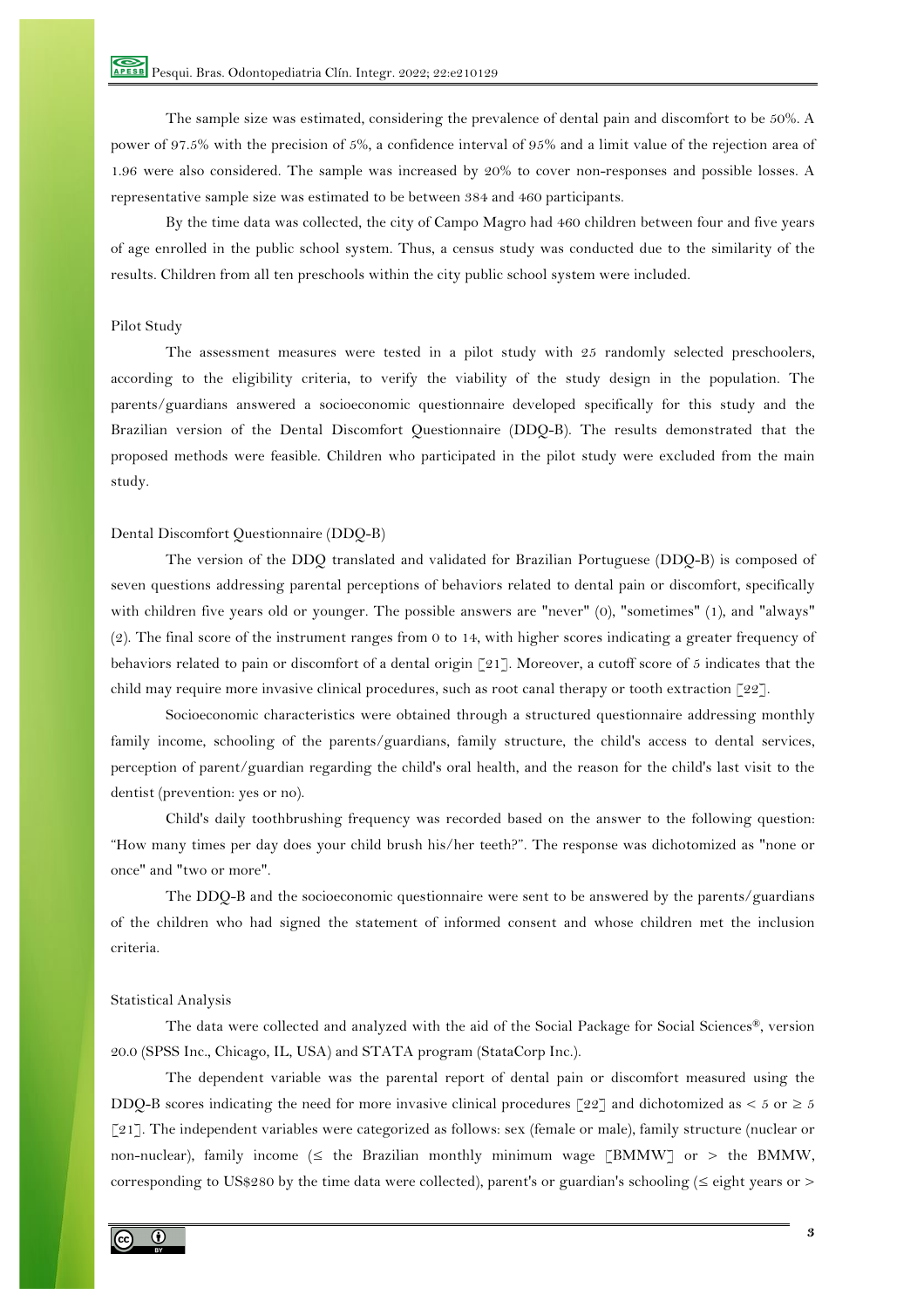eight years of study), child's access to dental service (yes or no), reason for the last visit to a dentist (prevention [yes or no]), parent's/guardian's perception of child's oral health (good or fair/poor), and toothbrushing frequency (none/once or two/more times). Associations between the independent variables and dependent variable were tested using bivariate regression analysis. Independent variables with a p-value < 0.20 in the bivariate analysis were incorporated into the multivariate analysis, with the calculation of prevalence ratios (PR) and 95% confidence intervals (CI). The variables with a p-value < 0.05 after the adjustments in the multivariate analysis were considered significantly associated with the outcome and were maintained in the final model.

# **Results**

A total of 460 children were potentially eligible for the study, and 378 parents/guardians signed the informed consent statement (response rate: 81.96%). Unfortunately, two children were absent on the days scheduled for the clinical examinations. Thus, the final sample was composed of 376 preschoolers  $[2]$ .

The mean age of the children was  $60.6 \pm 5.72$  months (range: 48 to 71 months) and the sample was evenly distributed between girls and boys ( $50\%$  each). Most questionnaires were answered by mothers ( $n =$ 334; 90.3%) and 28.7% of the children had a non-nuclear family (n = 106). The prevalence of pain or discomfort of dental origin determined using the DDQ-B (DDQ-B scores>0) was  $70.3\%$  (n = 260). The mean and median DDQ-B scores were  $1.91 \pm 2.11$  and  $1.00$  (variance: 4.45), respectively, with a minimum and maximum of 0 and 14 points. Considering the cutoff point indicative of children requiring dental care for more invasive procedures (DDQ-B≥ 5 points), the prevalence was 13.0% (n = 48). Most parents/guardians reported that their children had their teeth brushed more than twice per day. Table 1 shows the frequency distribution and mean DDB-Q score according to the independent variables.

|  |  | Table 1. Distribution of frequency and mean DDO-B scores according to the independent variables. |
|--|--|--------------------------------------------------------------------------------------------------|
|  |  |                                                                                                  |

| <b>Variables</b>                                              | <b>Categories</b>     | N(%)       |
|---------------------------------------------------------------|-----------------------|------------|
| <b>Sex</b>                                                    | Female                | 188(50.0)  |
|                                                               | Male                  | 188(50.0)  |
| <b>Family Structure</b>                                       | Nuclear               | 263 (71.3) |
|                                                               | Non-nuclear           | 106(28.7)  |
| Monthly Family Income                                         | $\leq$ 1 Minimum Wage | 308(83.2)  |
|                                                               | $> 1$ Minimum Wage    | 62(16.8)   |
| Schooling of the Parents/Guardians                            | $\leq$ 8 Years        | 319(86.7)  |
|                                                               | $> 8$ Years           | 49(3.3)    |
| Child's Access to Dental Services                             | Yes                   | 205(56.2)  |
|                                                               | N <sub>o</sub>        | 160(43.8)  |
| Reason for the Child's Last Visit to the Dentist (Prevention) | Yes                   | 103(50.5)  |
|                                                               | N <sub>o</sub>        | 101(49.5)  |
| Perception of Parents/Guardian Regarding Child's Oral Health  | Good                  | 173(50.7)  |
|                                                               | Reasonable or Bad     | 68 (49.3)  |
| Child's Daily Toothbrushing Frequency                         | None or Once          | 56(15.5)   |
|                                                               | Two or More           | 306(84.5)  |

Table 2 shows the results of the bivariate analysis. The prevalence of parental report of dental pain and discomfort was 5.2-fold higher among children whose last dental appointment was not due to preventive procedures, 4.16-fold higher among those whose parents considered their children's oral health to be fair or poor, and 2.42-fold higher among those who brushed their teeth less than twice per day.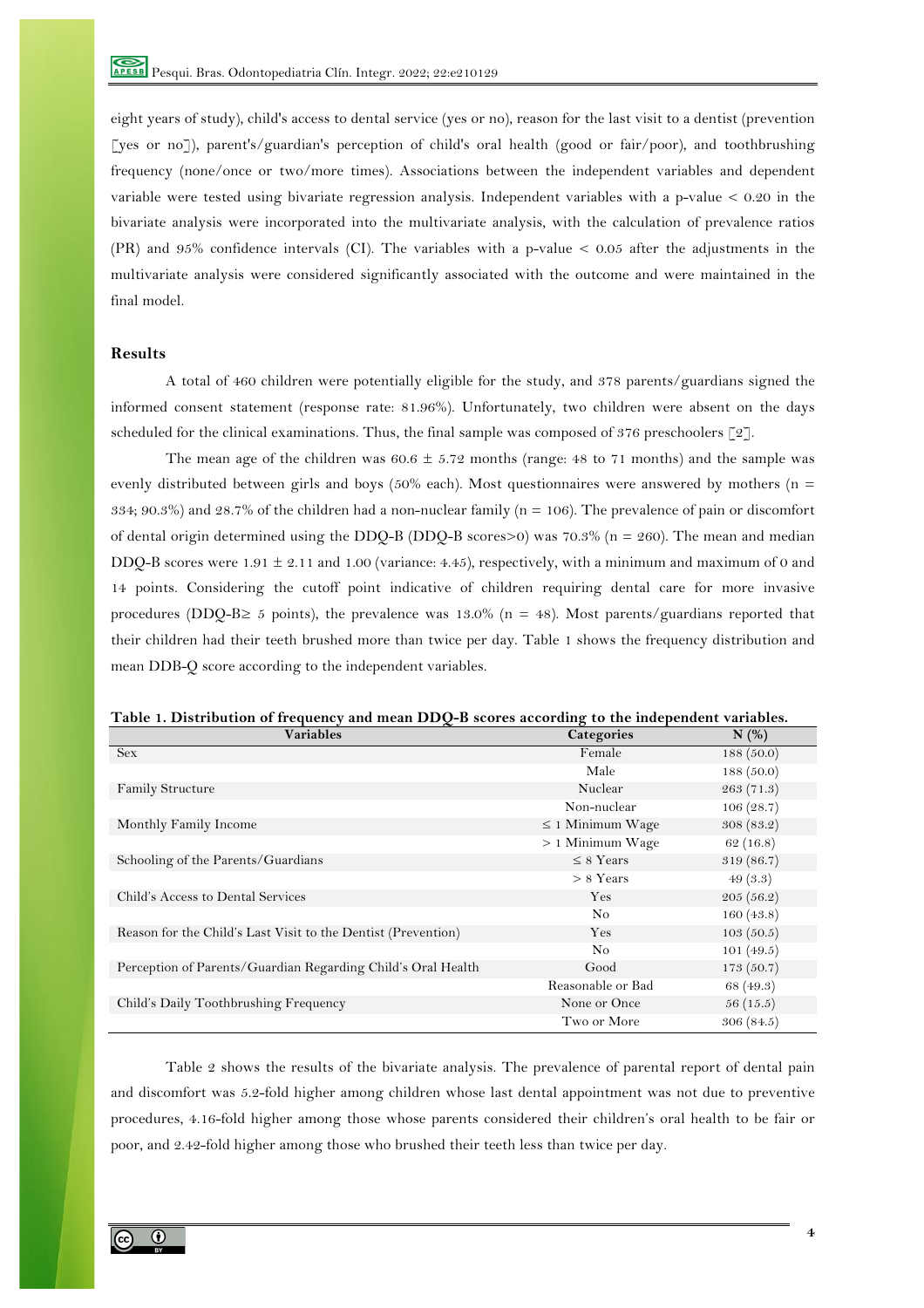|                                                              |                | $x^2$           | DDQ-B scores |             | p-value             |                           |
|--------------------------------------------------------------|----------------|-----------------|--------------|-------------|---------------------|---------------------------|
| <b>Variables</b>                                             |                | $5$<br>$\geq 5$ |              | Total       |                     | $PR_{c}(95\% \text{ CI})$ |
|                                                              |                | $N$ (%)         | $N$ (%)      | $N$ (%)     |                     |                           |
| <b>Sex</b>                                                   | Female         | 165(88.7)       | 21(11.3)     | 186(100.0)  |                     | 0.335                     |
|                                                              | Male           | 157(85.3)       | 27(14.7)     | 184(100.0)  | $1.30(0.76 - 2.21)$ |                           |
| <b>Family Structure</b>                                      | Nuclear        | 231(88.5)       | 30(11.5)     | 261(100.0)  |                     | 0.156                     |
|                                                              | Non-nuclear    | 88 (83.0)       | 18(17.0)     | 106(100.0)  | $1.47(0.86 - 2.53)$ |                           |
| Monthly Family Income                                        | $\leq$ 1 MW    | 267(86.7)       | 41(13.3)     | 308(100.0)  |                     | 0.668                     |
|                                                              | $>1$ MW        | 55(88.7)        | 7(11.3)      | 62(100.0)   | $1.17(0.55 - 2.50)$ |                           |
| Schooling of the Parents/Guardians                           | $\leq$ 8 Years | 103(82.4)       | 22(17.6)     | 125(100.0)  |                     | 0.051                     |
|                                                              | $> 8$ Years    | 216(89.6)       | 25(10.4)     | 241 (100.0) | $1.69(0.99 - 2.88)$ |                           |
| Child's Access to Dental Services                            | Yes            | 173(85.2)       | 30(14.8)     | 203(100.0)  |                     | 0.179                     |
|                                                              | No             | 144(90.0)       | 16(10.0)     | 160(100.0)  | $0.67(0.38-1.19)$   |                           |
| Reason for the Child's Last Visit to the Dentist             | Yes            | 98(95.1)        | 5(4.9)       | 103(100.0)  |                     | $< 0.001*$                |
|                                                              | $\rm No$       | 74(74.7)        | 25(25.3)     | 99(100.0)   | $5.20(2.07-13.04)$  |                           |
| Perception of Parents/Guardian Regarding Child's Oral Health | Good           | 165(95.4)       | 8(4.6)       | 173(100.0)  |                     | $< 0.001*$                |
|                                                              | Reasonable/Bad | 273(89.5)       | 32(10.5)     | 166(100.0)  | $4.16(1.97 - 8.78)$ |                           |
| Child's Daily Toothbrushing Frequency                        | None or Once   | 41(74.5)        | 14(25.5)     | 55(100.0)   |                     | $0.002*$                  |
|                                                              | Two or More    | 100(32.8)       | 205(67.2)    | 305(100.0)  | $2.42(1.38 - 4.24)$ |                           |

# **Table 2. Univariate analysis of the association between dental pain and discomfort (DDQ-B scores) and the independent variables.**

Note: PRb (Crude Prevalence Ratio); MW: Minimum Wage; \*Highlighted values represent statistical significance.

Table 3 displays the results of the multivariate analysis. A lower toothbrushing periodicity remained significantly associated with reports of dental pain and discomfort independently of the parent's/guardian's schooling and the reason for the last dental visit.

# **Table 3. Multiple Poisson Regression Model: Association between dental pain and discomfort (DDQ-B scores) and study characteristics.**

| <b>Variables</b>                                              | <b>Categories</b> |            | DDO-B scores | $\sim$     | $PR_e(95\% CI)$     | p-value | $PR_*(95\% \text{ CI})$ | p-value  |
|---------------------------------------------------------------|-------------------|------------|--------------|------------|---------------------|---------|-------------------------|----------|
|                                                               |                   | $\leq 5$   | $\geq 5$     | Total      |                     |         |                         |          |
|                                                               |                   | $N$ $(\%)$ | $N$ $(\%)$   | $N$ (%)    |                     |         |                         |          |
| Schooling of the Parents/Guardians                            | $\leq$ 8 Years    | 103(82.4)  | 22(17.6)     | 125(100.0) |                     | 0.051   |                         | 0.069    |
|                                                               | $> 8$ Years       | 216(89.6)  | 25(10.4)     | 241(100.0) | $1.69(0.99 - 2.88)$ |         | $1.80(0.95 - 3.41)$     |          |
| Reason for the Child's Last Visit to the Dentist (Prevention) | Yes               | 98(95.1)   | 5(4.9)       | 103(100.0) |                     | < 0.001 |                         | $0.002*$ |
|                                                               | No                | 74(74.7)   | 25(25.3)     | 99(100.0)  | $5.20(2.07-13.04)$  |         | $4.42(1.75-11.14)$      |          |
| Child's Daily Toothbrushing Frequency                         | None or Once      | 41(74.5)   | 14(25.5)     | 55(100.0)  |                     | 0.002   |                         | $0.021*$ |
|                                                               | Two or More       | 100(32.8)  | 205(67.2)    | 305(100.0) | $2.42(1.38 - 4.24)$ |         | $2.13(1.12 - 4.05)$     |          |

PRb(Crude Prevalence ratio); PRa(Adjusted Prevalence ratio); \*Highlighted values represent statistical significance.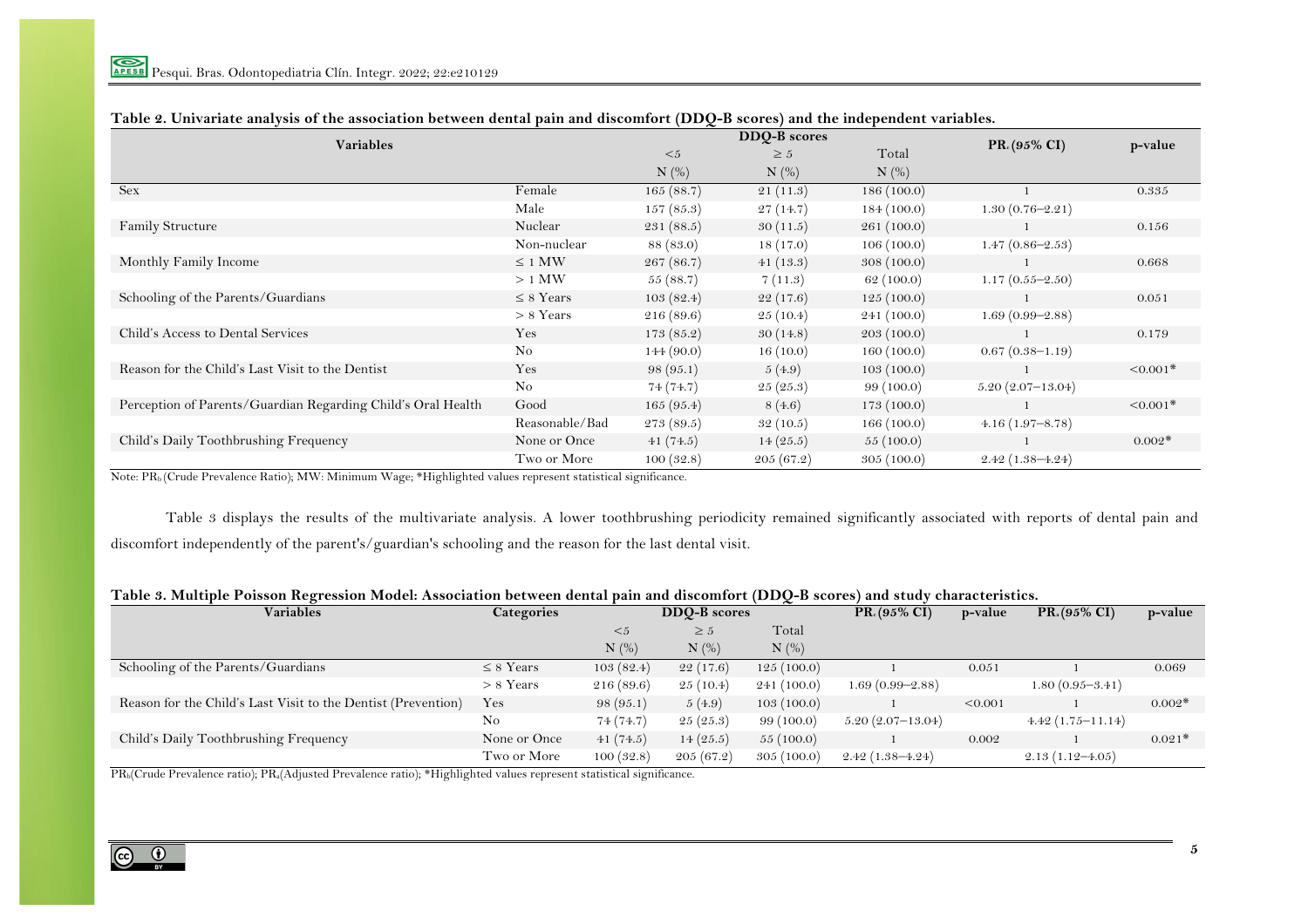## **Discussion**

The main finding of the present study was that a lower toothbrushing frequency is associated with DDQ-B scores equal or higher than five, indicating the need for more invasive clinical procedures, such as pulp therapy or extraction.

Kumar et al. [11] reported that a lower toothbrushing frequency leads to a substantially greater risk of the emergence of new caries lesions in the primary dentition when compared to the permanent dentition. Daily Toothbrushing can exert an impact on dental pain and discomfort, as caries is diet/biofilm dependent [23]. Once adhered to the tooth surface, cariogenic biofilm increases the probability of demineralization of the tooth enamel and the onset of the carious process. In more advanced situations, the carious process reaches the dentin-pulp complex, which can cause pain symptoms in children.

Children with dental pain or discomfort experience greater limitations regarding daily activities compared to those with no reports of pain/discomfort. Moreover, the occurrence of dental pain/discomfort impacts the family routine [5,24]. Studies that used the same assessment tool for this outcome also found an association between higher scores and the prevalence/severity of dental caries [2,25,26].

The decision of parents/guardians regarding the period of oral hygiene of their preschool children is influenced by different factors, such as the parent's/guardian's work schedule, child's study schedule, number of children in the home, daily activities performed in the morning and evening, personal disposition, and personal stress [8,24]. Previous studies have reported a lower frequency of dental caries among children who brush at least twice per day with fluoride toothpaste than those who brush only once per day or not at all [27-29].

In the present study, information on the children's daily toothbrushing was obtained from a question included in the socioeconomic questionnaire, which could be considered a limitation. However, this report was obtained from the mother or main caregiver, who is closest to the child's routine, which minimizes this bias.

The prevalence of dental pain and discomfort was measured using the DDQ-B and considering the cutoff point of  $\geq 5$  points, which indicates the need for more invasive clinical procedures, such as pulp therapy and extraction [22]. The prevalence of dental pain varies depending on how this outcome is measured. Several studies report higher rates for preschoolers and schoolchildren, ranging from 20 to 40% [14,15,17,30,31]. The studies cited evaluated the prevalence of dental pain based on a single question directed to parents/guardians, such as "Has your child had a toothache in the last two months?" or " Has your child had a toothache in the last six months?" Thus, parents and guardians may underestimate the occurrence or confuse pain of a dental origin with pain of other origins, which may explain the different prevalence values reported. In the present investigation, we used the Brazilian version of the Dental Discomfort Questionnaire (DDQ-B), a validated observational instrument that addresses behaviors related to dental pain or discomfort. So, the parental report is not based exclusively on parents' perceptions but also on the identification of specific behavior manifested by children that may be associated with dental pain and discomfort.

The characteristics of the families of children with reports of dental pain and discomfort were residence in a region with low socioeconomic status, a non-nuclear family, and parents/guardians with a low level of schooling. As the literature reports associations between the oral health status of children and both socioeconomic characteristics and family structure [14,16], the present findings can be extrapolated to populations of preschool children with similar socioeconomic characteristics.

One of the strengths of the present study was the use of a validated instrument that is more sensitive than a simple question to parents/guardians regarding the occurrence of toothache, as the DDQ-B, able to identify behaviors that may be related to dental pain, such as the difficulty of sleeping or chewing. The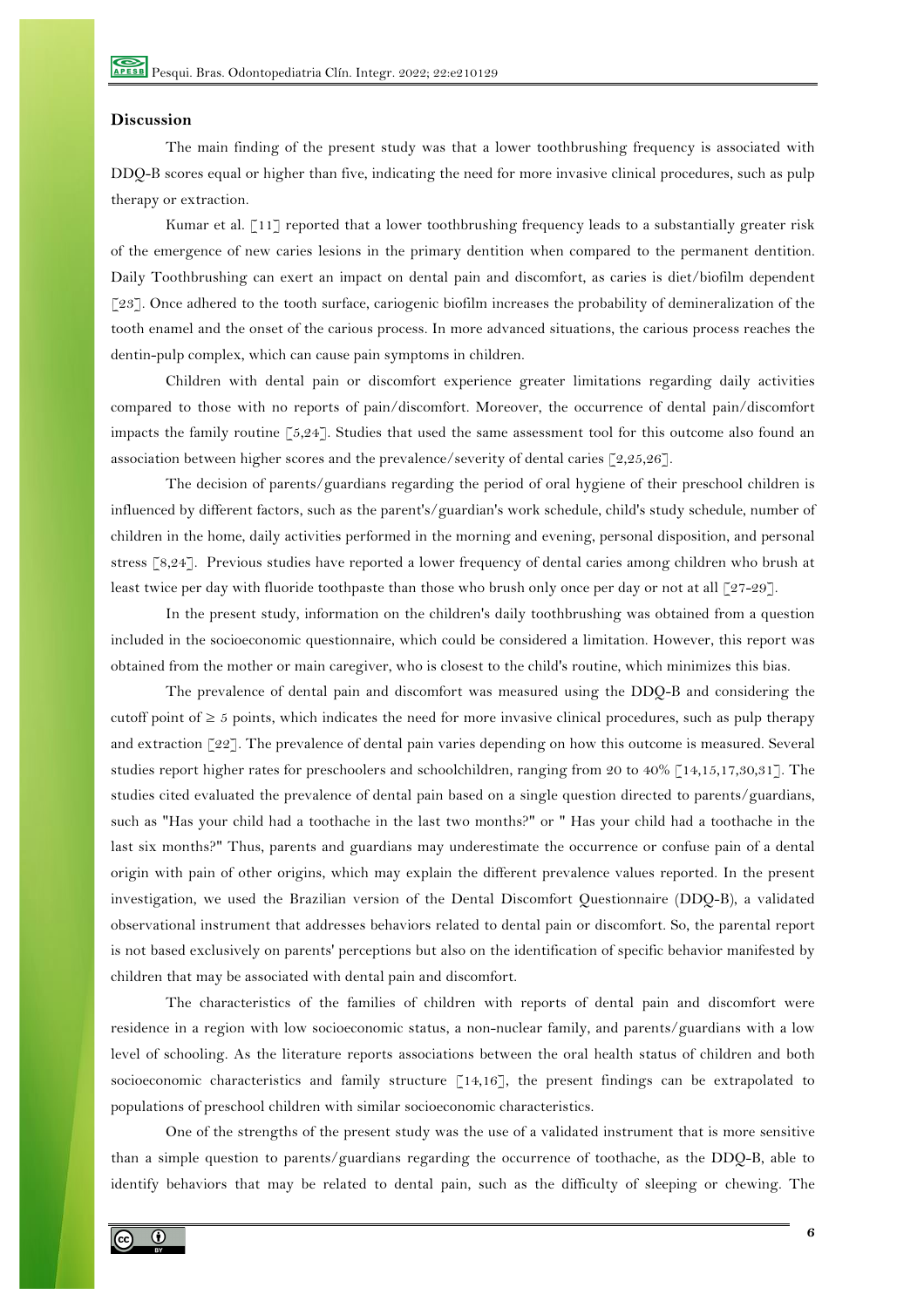identification of such behaviors can indicate the presence of early clinical signs of caries lesions in a stage when educational and preventive procedures can still be effective in arresting these lesions, preventing the child from going to the dentist for more invasive interventions, such as pulp therapy or extraction.

The major limitation of this study regards the cross-sectional design, which does not enable establishing cause-and-effect relations. However, the present results can contribute to educational and prevention measures directed at encouraging adequate oral hygiene on the public level (schools and healthcare units), in the family setting through counseling for parents/guardians, and in private dental offices through educational and prevention strategies incorporated into the pediatric dental treatment plan.

# **Conclusion**

The school environment is a setting where children are more receptive to health education actions. Therefore, strategies can be developed to encourage a greater daily toothbrushing regularity to promote oral health in children. Measures that encourage individuals to adopt adequate daily toothbrushing favor the establishment of healthy behaviors, as daily decisions and actions contribute to children's oral health.

## **Authors' Contributions**

| BLVM iD                                                                                                                                 | https://orcid.org/0000-0002-2417-1213 | Investigation, Data Curation, Writing - Original Draft and Writing - Review and Editing.  |  |  |
|-----------------------------------------------------------------------------------------------------------------------------------------|---------------------------------------|-------------------------------------------------------------------------------------------|--|--|
| <b>PKF</b>                                                                                                                              | https://orcid.org/0000-0002-3284-4385 | Conceptualization, Writing - Review and Editing and Project Administration.               |  |  |
| FCF                                                                                                                                     | https://orcid.org/0000-0001-5290-7905 | Conceptualization, Methodology, Formal Analysis and Writing - Review and Editing.         |  |  |
| JFS.                                                                                                                                    | https://orcid.org/0000-0001-9969-3721 | Conceptualization, Methodology, Formal Analysis and Writing - Review and Editing.         |  |  |
| <b>JVNM</b>                                                                                                                             | https://orcid.org/0000-0001-9178-0898 | Conceptualization, Methodology, Formal Analysis, Data Curation, Writing - Original Draft, |  |  |
|                                                                                                                                         |                                       | Writing - Review and Editing and Supervision.                                             |  |  |
| All authors declare that they contributed to critical review of intellectual content and approval of the final version to be published. |                                       |                                                                                           |  |  |

#### **Financial Support**

This work was supported by Coordenação de Aperfeiçoamento de Pessoal de Nível Superior - Brasil (CAPES), Grant/Award Number: 001.

## **Conflict of Interest**

The authors declare no conflicts of interest.

# **Data Availability**

The data used to support the findings of this study can be made available upon request to the corresponding author.

#### **References**

- [1] World Health Organization. Oral Health Surveys: Basic Methods. 5th. ed. Geneva: ORH/EPID; 2013.
- [2] Felipak PK, Menoncin BLV, Reyes MRT, Costa LR, de Souza JF, Menezes JVNB. Determinants of parental report of dental pain and discomfort in preschool children-The Dental Discomfort Questionnaire. Int J Paediatr Dent 2020; 30(4):436-44. https://doi.org/10.1111/ipd.12614
- [3] Watt RG, Marinho VC. Does oral health promotion improve oral hygiene and gingival health? Periodontol 2000 2005; 37:35-47. https://doi.org/10.1111/j.1600-0757.2004.03796.x
- [4] Fernandes IB, Souto-Souza D, Primo-Miranda EF, Marques LS, Ramos-Jorge ML, Ramos-Jorge J. Perceived impact of dental pain on the quality of life of children aged 1-3 years and their families. Eur Arch Paediatr Dent 2019; 20(6):557-63. https://doi.org/10.1007/s40368-019-00435-7
- [5] Shepherd MA, Nadanovsky P, Sheiham A. The prevalence and impact of dental pain in 8-year-old school children in Harrow, England. Br Dent J 1999; 187(1):38-41. https://doi.org/10.1038/sj.bdj.4800197
- [6] Peres K, Bastos J, Latorre M. Relationship between severity of dental caries and social and behavioral factors in children. Rev Saúde Pública 2000; 34(4):402-8. https://doi.org/10.1590/S0034-89102000000400014
- [7] Harris R, Nicoll AD, Adair PM, Pine CM. Risk factors for dental caries in young children: a systematic review of the literature. Community Dent Health Mar 2004; 21(1 Suppl):71-85.
- [8] Trubey RJ, Moore SC, Chestnutt IG. Children's toothbrushing frequency: the influence of parents' rationale for brushing, habits and family routines. Caries Res 2015; 49(2):157-64. https://doi.org/10.1159/000365152